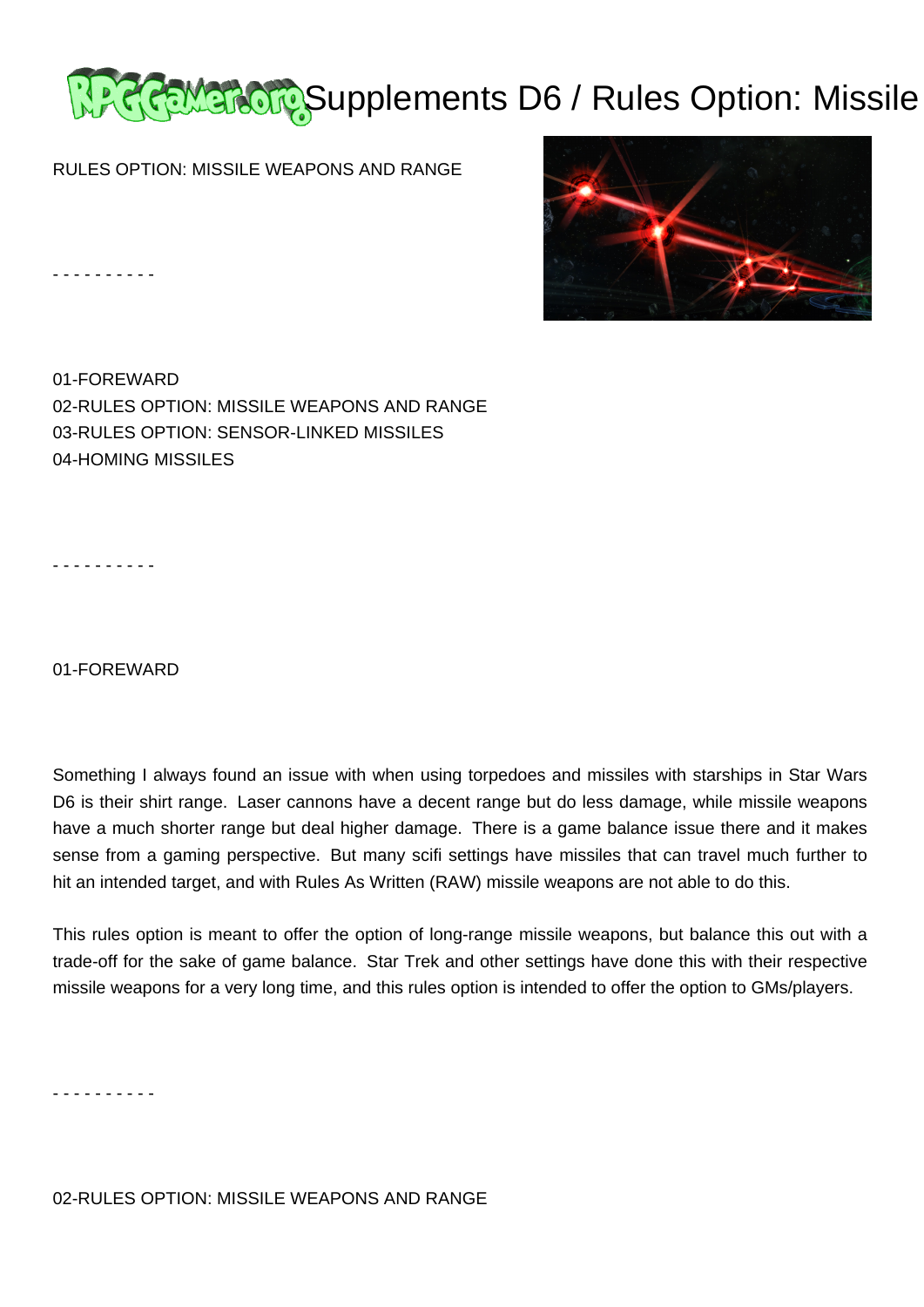When firing missile weapons from starships in Star Wars D6, take the weapon's long range (usually 6 for concussion missiles, and 7 for proton torpedoes) and use this as a space range instead. Give it a matching atmosphere range equal to the space range. Refer to the Ships In An Atmosphere chart on page 129 of the Star Wars Roleplaying Game 2nd Edition Revised & Expanded for space and atmosphere speeds to achieve this.

That chart is provided here for quick reference.

Ships In An Atmosphere

| Space          | Move         | <b>Kilometers Per Hour</b> |
|----------------|--------------|----------------------------|
|                | (Atmosphere) | (All-Out Speed)            |
|                |              |                            |
| 1              | 210          | 600                        |
| 2              | 225          | 650                        |
| 3              | 260          | 750                        |
| 4              | 280          | 800                        |
| 5              | 295          | 850                        |
| 6              | 330          | 950                        |
| $\overline{7}$ | 350          | 1,000                      |
| 8              | 365          | 1,050                      |
| 9              | 400          | 1,150                      |
| 10             | 415          | 1,200                      |
| 11             | 435          | 1,250                      |
| 12             | 450          | 1,300                      |
|                |              |                            |

When giving missile weapons a flight speed they effectively have an unlimited range. To balance this out, the range a missile has to hit a target is dependent upon the sensor range of the ship firing the missile. The ship's sensors acquire the target and use that data to direct the missile towards it. Therefor the missile is linked to the firing ship's sensors and/or computer systems (this could be explained as a further detail of the missile weapon's Fire Control bonus, if it has one).

As the missile travels towards the target, it could take several rounds for it to reach the destination. During this time, if the target has weapons, it can fire at the missile and attempt to destroy it before being hit. Difficulty Level of Difficult to hit the missile (16-20), and the missile has 1D Hull dice to resist the damage unless modified (see below). GMs may reduce this to Moderate (11-15) if they feel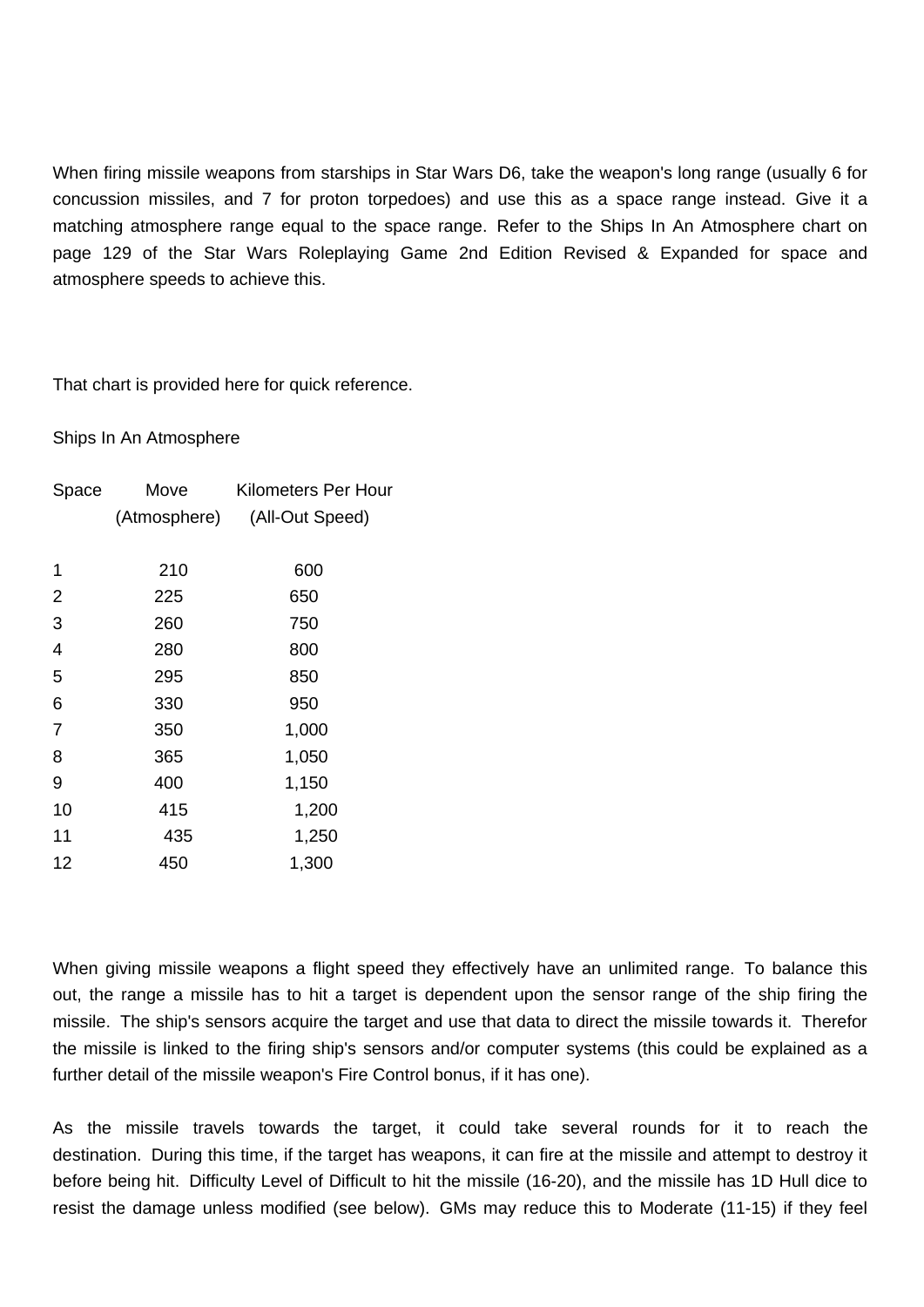missiles do not travel fast enough to explain Difficult, but missiles do travel at the speeds of most common starfighters (Y-Wings space speed of 7) of the Rebellion Era. Some starfighters are purposebuilt to be as light as possible to increase their speed (TIE-In space speed of 10), and if GMs wish to increase the missile's speed due to this, the Difficulty could be increased to Very Difficult instead (21- 30). Missiles are also very small compared to the starfighters and capital ships that use them, and could be considered harder to target, further explaining a raise in Difficulty if they think this should be so.

This chart is provided for GMs to consider how they wish to handle missile weapons with a speed range and for quick reference. Even if these modifiers are not used, this simple chart could be used to make variant missile weapons from the norm. The Cost Modifier is provided to represent this if GMs would like to explore this option. But if using these modifiers for the "standard" version of these weapons, then the Cost Modifier should not be used.

# Missile Speed Modifiers

| <b>GM's View</b>             | Interception Modifier Cost Modifier |      |
|------------------------------|-------------------------------------|------|
| Standard                     | Difficult (16-20)                   | N/A  |
| Slow                         | -1 Difficulty                       | x1/2 |
| Lighter/Faster +1 Difficulty |                                     | x2   |
| <b>Smaller</b>               | +1 Difficulty                       | х2   |

Another chart worth consideration is for Missiles, Bombs, And Proton Torpedoes, found in Star Wars The Roleplaying Game Revised & Expanded, on page 127. It states that to shoot at a missile weapon, the Difficulty to do so depends on how fast the target itself is moving. The chart is as follows:

| Increase To       | Move |                    |
|-------------------|------|--------------------|
| <b>Difficulty</b> |      | Space (Atmosphere) |
|                   |      |                    |
| $+5$              | 3    | 100-150            |
| $+10$             | 4    | 150-200            |
| $+15$             | 5    | 201-250            |
| +20               | ິ∼∔  | $251+$             |

# Missiles And Sensor Range

As for which sensor type and range to use when firing missiles, use Search. This is not only the longest range of sensor systems, but also the most active. Fire Control modifiers can be unique to individual weapons and a part of them, but can also be explained as connected to, or a direct result of, a ship's sensor systems. For Sensor-Linked Missile Weapons, this would be even more the case. The Missile Weapon being used still has its own Fire Control bonus separate from the Sensors' bonus, but uses Search Sensors to decide their effective range when fired.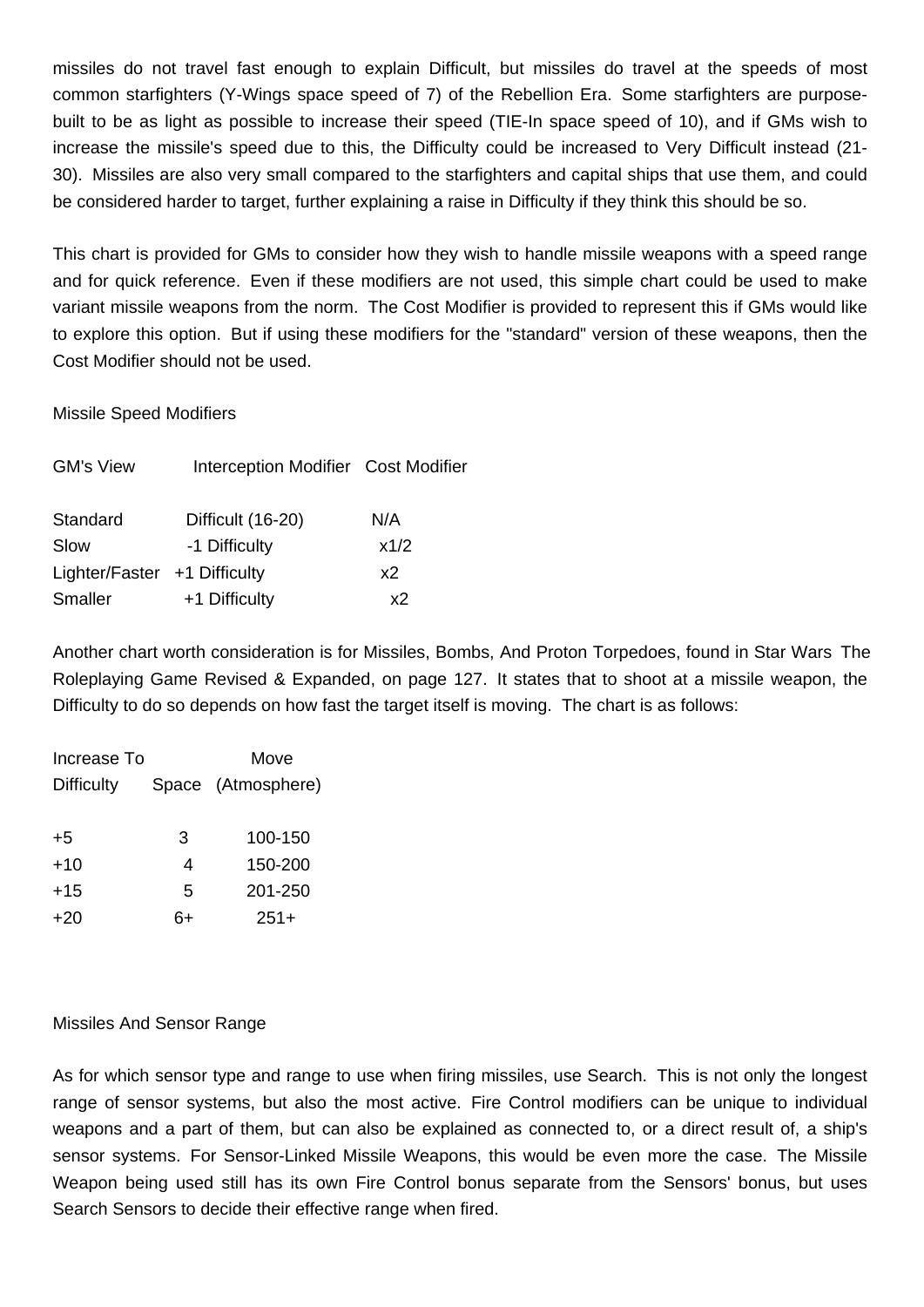#### - - - - - - - - - -

### 03-RULES OPTION: SENSOR-LINKED MISSILES

GMs could keep the standard rules for missiles in place and use the rules option given above as a more expensive missile weapon variant. If GMs see these kind of missile weapons as better than the standard kind, then modify the base cost of such missile weapons by x2. The name of these missiles will be "Sensor-Linked" (example: Sensor-Linked Proton Torpedoes).

- - - - - - - - - -

#### 04-HOMING MISSILES

When a missile reaches the target, the crew of the ship (if it is a ship?) can use Maneuverability and the relevant piloting skill to attempt to Dodge the missile like normal. If the missile misses the target, it does not attempt to hit the target again, but keeps traveling away past the target. Once it leaves the firing ship's sensor range, it either deactivates and goes inert, or just keeps flying until it hits something or runs out of fuel, GM discretion as to which, but the former would make a great built-in safety feature.

To attack the target again would make it a homing missile. This would require the fired missile to be a more expensive version with a built-in homing feature. Currently as of this write-up, the only mention I can find for homing missiles is supposed to be in the Star Wars Sourcebook and Gundark's Fantastic Technology. However, I could not find anything in SWSourcebook (if anyone knows what page this is on, please feel free to let me know?), and Gundark's mentions something like this for the PLX-4 Portable Missile Launcher with its "smart" GAM rockets and "savant" rockets. Rules for the savants are explained and inspirational, but the GAM rockets are not explained. So, here is a chart with some homemade general rules for upgrading to homing missiles and cost modifiers.

When firing homing missiles, if they miss the target they can use their speed to turn like a starfighter/speeder (turn, not fly in reverse) and attempt to attack the target again. When doing so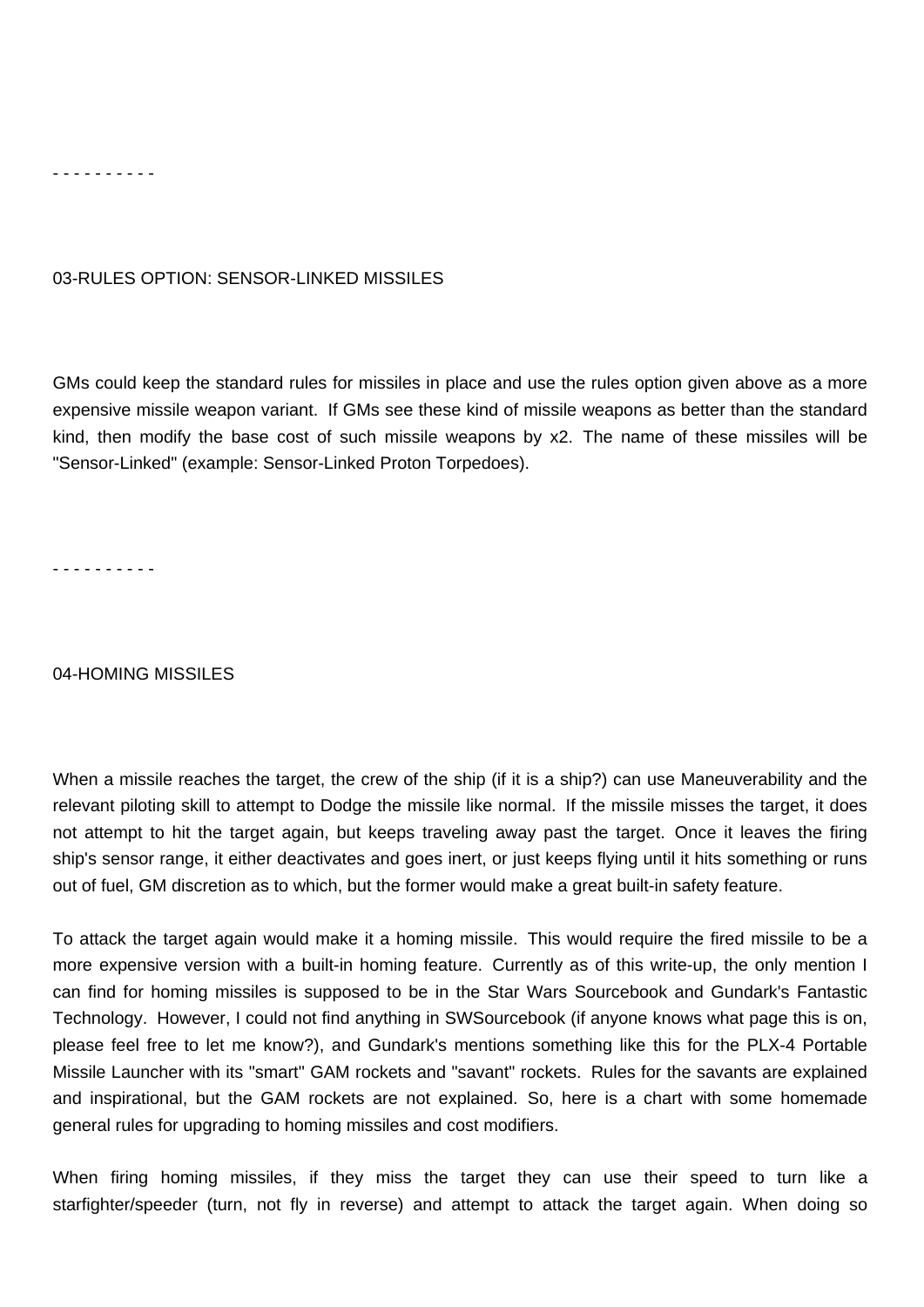homing missiles have their own skill and must make another attack roll when attempting to hit the target again. How many times they can attempt another attack is also in the chart below. The cost modifiers are for the base cost of the missile type being used and can be applied to pretty much any missile weapon you come across. Multiply the missile's base cost from Homing Missile Skill and Homing Attempts separately, then add these two together for the missile's final cost.

Base homing missiles with 2D skill and 1 homing attempt have a combined base cost of x3. When paying for better missiles, combine the Base Cost Modifiers together from Homing Missile Skill and Homing Attempts, then multiply the missile's base cost accordingly (example: Homing Missile Skill 4D + Homing Attempts 3 = Base Cost Modifier x8).

# Homing Missile Cost Chart

|    |          | Homing Missile Base Cost  |
|----|----------|---------------------------|
|    | Skill    | Modifier                  |
|    |          |                           |
|    | 2D       | x3                        |
| 3D |          | х4                        |
|    | 4D       | x5                        |
|    | 5D       | x8                        |
|    | 6D       | x10                       |
|    |          |                           |
|    |          | Homing Attempts Base Cost |
|    |          | Modifier                  |
|    |          |                           |
|    | 1        | *                         |
|    | 2        | х2                        |
|    | 3        | x3                        |
|    | Non-Stop | х5                        |

# Sensor-Linked Homing Missiles

Since this rules option has missiles linked to a ship's sensor systems for acquiring and hitting a target, another option is to tie the missile's homing ability to the sensors guiding the missile instead of the missiles themselves. This also reduces the cost of single missile weapons. Due to this, having such sensors is more expensive, but well worth it in the long run.

If upgrading sensors this way, use the chart above for how you want your homing missiles to function in combat and use the missile weapon's base cost as a starting point, but add a Base Cost Modifier of x10 due to this being a reusable sensor upgrade.